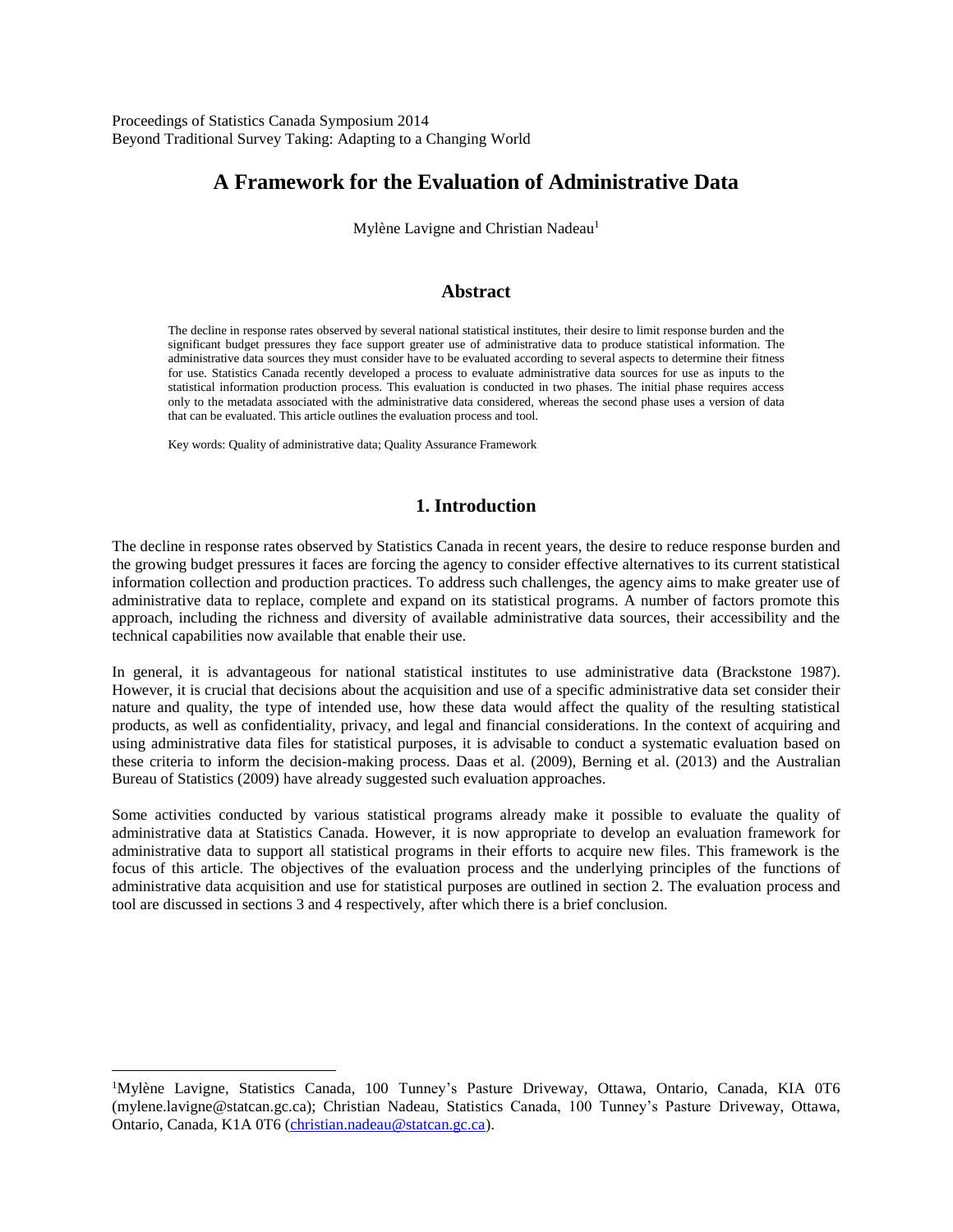## **2. Principles and objectives**

If an administrative data file is being considered for statistical use, there must first be a data acquisition agreement between Statistics Canada and the data provider<sup>2</sup>. It is assumed that the purchaser<sup>3</sup> is already aware of the existence of the administrative data file in question, that he or she is familiar with some of its aspects and has roughly determined some of the intended uses. Before finalizing any data acquisition agreement, the purchaser must conduct a more comprehensive evaluation during the first two phases of the acquisition and use process illustrated in Figure  $2-1$ .

#### **Figure 2-1 Administrative data acquisition and use model**



Once the file has been identified, a four-phase administrative data acquisition and use process begins. The four phases are exploration, initial acquisition, acquisition and use. During the exploration phase, the purchaser contacts the data provider to find out about the file's content, concepts and characteristics as well as the context in which it was created, not necessarily by gaining access to the file itself, but through communications with the provider and a review of the documentation and metadata. If uses for the data have not been established precisely beforehand, they must be during this phase, although they could change later. The purchaser must evaluate the information gathered during this phase to determine whether to pursue the process to enter into a data acquisition agreement for the intended uses.

During the initial acquisition phase, the purchaser may negotiate an agreement with the provider to receive a version of the data that will help him or her essentially—but not exclusively—evaluate their accuracy and coherence. The evaluation helps to determine whether a data acquisition agreement should be established.

During the acquisition phase, the purchaser negotiates an acquisition agreement to get a version of the suitable file for the intended uses. The evaluations in the previous phases may have revealed changes to be made to the file (format, content, etc.); the file must then be validated before proceeding to the use phase.

The last phase, the use phase, includes the implementation of the file's intended uses for the production of statistical information. It also includes the design, development and testing steps of the production processes involving the file, the validation and evaluation of the products that used the administrative data, and the subsequent evaluation of the administrative data inputs. In repeated statistical processes, and as shown in Figure 2-1, the acquisition and use phases could be repeated with subsequent versions of the administrative data without necessarily having to go through the exploration and initial acquisition phases.

Although evaluations are required at all steps of the administrative data acquisition and use process, the evaluation framework outlined here only covers the evaluations conducted during the exploration and initial acquisition phases. The primary objective of the evaluation process outlined in Section 3 is to evaluate the fitness for use of the administrative data files as inputs to pre-defined statistical processes, not to evaluate the statistical products derived from the use of administrative data.

Evaluating administrative data files in terms of this objective depends to a large extent on their intended uses. Lavallée (2007) describes seven types of uses: creating and maintaining sampling frames, building sample designs, partial substitution for direct data collection, edit and imputation, indirect estimation (and weighting), direct

 $\overline{a}$ 

<sup>&</sup>lt;sup>2</sup> The "provider" is defined as the organization providing the administrative data.

<sup>&</sup>lt;sup>3</sup> The "purchaser" is defined as the individual at Statistics Canada responsible for negotiating the data acquisition agreement with the provider.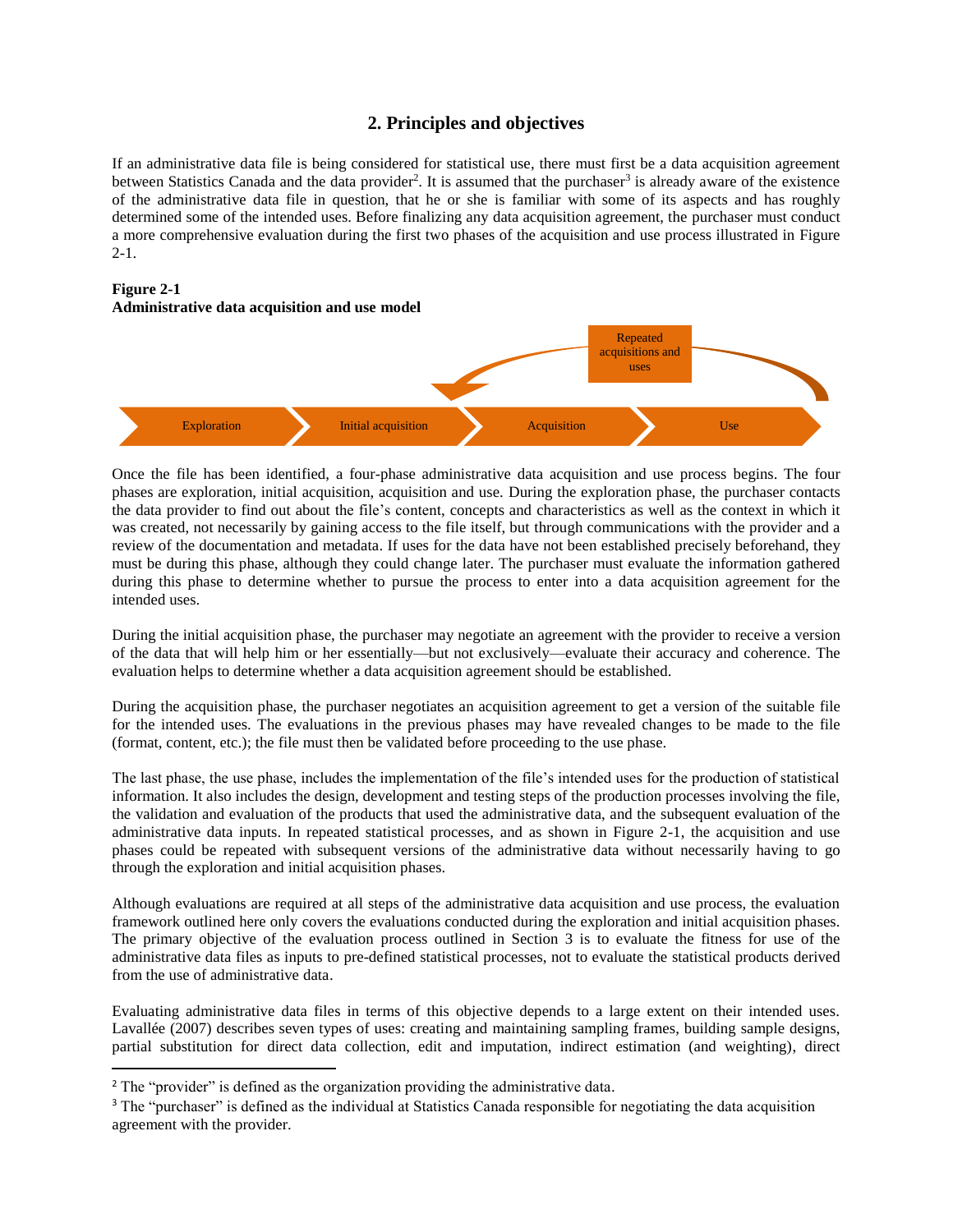tabulation and survey evaluation (data validation). The type of use could have a direct impact on the choice of the various evaluation elements and their relative significance. For example, the "population coverage" element may have greater significance if the intended use of the file is to develop a frame.

The six dimensions of quality defined in Statistics Canada's Quality Assurance Framework (Statistics Canada 2002) were used to develop the administrative data evaluation framework. The evaluation elements outlined in Section 3 were identified with these six dimensions in mind. Table 2-1 shows an interpretation of these dimensions in the context of administrative data use.

#### **Table 2-1**

#### **Quality dimensions applied to administrative data**

The **relevance** of administrative data reflects the degree to which they meet the real needs of the agency with respect to the intended use. To be deemed relevant, administrative data must, for example, fulfill the reasons for their acquisition (reducing costs, reducing response burden, etc.) or contain the information sought about the target statistical units for the target reference period.

The **accuracy** of administrative data is the degree to which the information correctly describes the phenomenon it was designed to measure. It also relates to the errors that may occur during their production, such as reporting, non-reporting, coverage, interpretation, capture and processing errors.

The **timeliness** of administrative data refers to the time between the reference point (or the end of the reference period) to which the information pertains and the date on which the information becomes available to the statistical agency. There is often a trade-off between timeliness and accuracy. A draft version of an administrative data file may, for example, contain a few shortcomings in terms of coverage of all the units or checking of specific variables. The timeliness of the information will influence its relevance.

The **accessibility** of the administrative data refers to the ease with which the agency can obtain them in their entirety. It includes the ease with which the existence of the information can be ascertained, whether they are presented in an appropriate format, and whether the medium through which the information can be accessed is suitable. In some cases, the cost of the information can also be considered an aspect of accessibility.

The **interpretability** of administrative data reflects the availability of the information and the metadata necessary to interpret and use them appropriately. It generally includes information on the variables, classifications and underlying concepts used, the methodology of data collection and processing, and the indicators of the accuracy of the administrative data.

The **coherence** of administrative data reflects the degree to which they can be matched with other data from the statistical agency within a broad analytical framework over time. The use of standard concepts, classifications and target populations promotes coherence.

Given the wide range of possible uses, it was essential to develop a flexible tool that could be adapted to different needs. The suggested process is based on the analysis of a set of elements whose significance varies by the context of acquisition, rather than on the application of strict decision-making rules based on empirical results. In this context, the purchaser is responsible for establishing the relative significance of the various elements on which he or she will base his or her decision and the sequence in which the elements will be evaluated.

Finally, the process also involves documenting and storing information on the quality of the administrative data source. Information about the evaluation is an important source of metadata that will be valuable for other potential users or any future uses that may be considered. This information may also be used as a source of metadata for the statistical products that use the administrative data.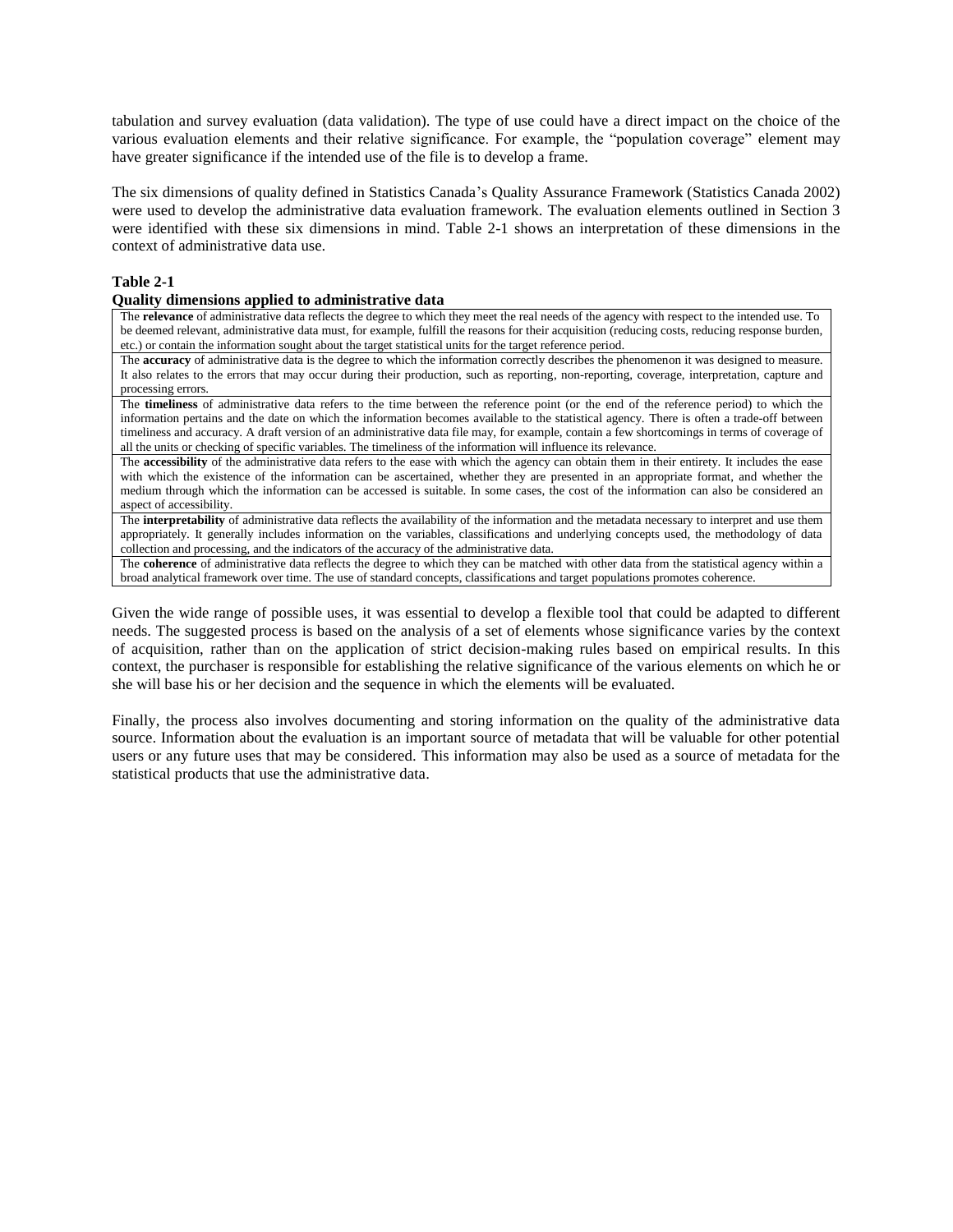## **3. Evaluation process to determine fitness for use**

Considering the objectives and principles outlined in the previous section, the proposed evaluation process consists of gathering the required information and analyzing it to evaluate the fitness for use of the administrative data file as an input for an intended use. This evaluation process is divided into four steps: description of the intended acquisition initiative, evaluation during the exploration phase, evaluation during the initial acquisition phase, and the overall analysis and decision.

Table 3-1 summarizes the evaluation process by outlining the elements evaluated by theme. In the **acquisition initiative**, the purchaser documents the acquisition initiative, identifies and describes the administrative data file sought, and specifies the objectives and needs of the acquisition. This first part of the evaluation process is critical since the administrative data file should be evaluated based on the objectives and intended uses described in this phase. However, some elements sought may become clearer during the evaluations of the exploration and initial acquisition phases.

#### **Table 3-1 Evaluation process**

 $\overline{a}$ 

|                                                                    | <b>Theme</b>                                                  | <b>Element</b>                                                                                                                                                                                                |  |
|--------------------------------------------------------------------|---------------------------------------------------------------|---------------------------------------------------------------------------------------------------------------------------------------------------------------------------------------------------------------|--|
| <b>Description of</b><br>the intended<br>acquisition<br>initiative | Identification of the acquisition                             | Identification of the acquisition initiative and the person in charge                                                                                                                                         |  |
|                                                                    | initiative                                                    |                                                                                                                                                                                                               |  |
|                                                                    | General information on the                                    | Name, description, provider information, information on other organizations                                                                                                                                   |  |
|                                                                    | administrative data file                                      | involved                                                                                                                                                                                                      |  |
|                                                                    | Objectives and needs related to the<br>acquisition initiative | Types of intended use, motivations, objectives, steps to achieve the objectives<br>and needs regarding the target population, reference period, schedule and<br>content                                       |  |
|                                                                    | Institutional environment                                     | Terms and conditions of access and reliability                                                                                                                                                                |  |
| <b>Evaluation</b><br>during the<br>exploration<br>phase            | Characteristics of the administrative<br>data file            | Population (D1, D6), reference period (D1, D6), dates of receipt $(D1, D3)$ ,<br>content (D1, D6), collection process (D1, D2), file format (D4), variable<br>format (D4), processing (D1, D2), metadata (D5) |  |
|                                                                    | Impact of using the administrative<br>data file               | Costs, human resources and response burden                                                                                                                                                                    |  |
| <b>Evaluation</b><br>during the initial                            | Evaluation by error type                                      | Coverage, non-response, declaration, measurement and processing errors (D1,<br>D2)                                                                                                                            |  |
| acquisition<br>phase                                               | Data validation                                               | Validation of the various statistics produced from the administrative data file<br>(D2)                                                                                                                       |  |
| <b>Overall analysis</b>                                            |                                                               |                                                                                                                                                                                                               |  |
| and decision                                                       | Summary of information collected                              | Note: Six dimensions of quality: $D1$ = relevance, $D2$ = accuracy,                                                                                                                                           |  |
|                                                                    |                                                               | $D3 =$ timeliness, $D4 =$ accessibility,                                                                                                                                                                      |  |
|                                                                    |                                                               | $D5$ = interpretability, and                                                                                                                                                                                  |  |
|                                                                    |                                                               | $D6 = \text{coherence}.$                                                                                                                                                                                      |  |

The intent of the **exploration phase** is to evaluate certain characteristics of the administrative data source that do not require access to the data. The evaluation is based on information that can be obtained from the provider through meetings, discussions, information sharing, documentation sharing or other means. It focuses on the relevance, timeliness, accessibility and coherence of the data. The evaluation during the exploration phase looks at the institutional environment<sup>4</sup>, the characteristics of the administrative data file as they relate to the intended use and the impact of using the administrative data on some aspects of the statistical process.

During the **initial acquisition phase**, the evaluation focuses on the accuracy and coherence of the data. The process evaluates certain types of errors by calculating various accuracy indicators using one version of the data source and validating it by comparing it to other known sources. A preliminary version of the administrative data file (sample or others) can be used for this evaluation, which also provides an update of certain results from the evaluation during the exploration phase, if required. It complements the first evaluation phase and helps to evaluate the relevance of acquiring the administrative data source.

<sup>&</sup>lt;sup>4</sup> The evaluation of the institutional environment takes into account organizational or institutional factors that could affect the provider's ability to provide data that meet the quality requirements. This includes an evaluation of the provider's quality standards and the procedures required to maintain quality.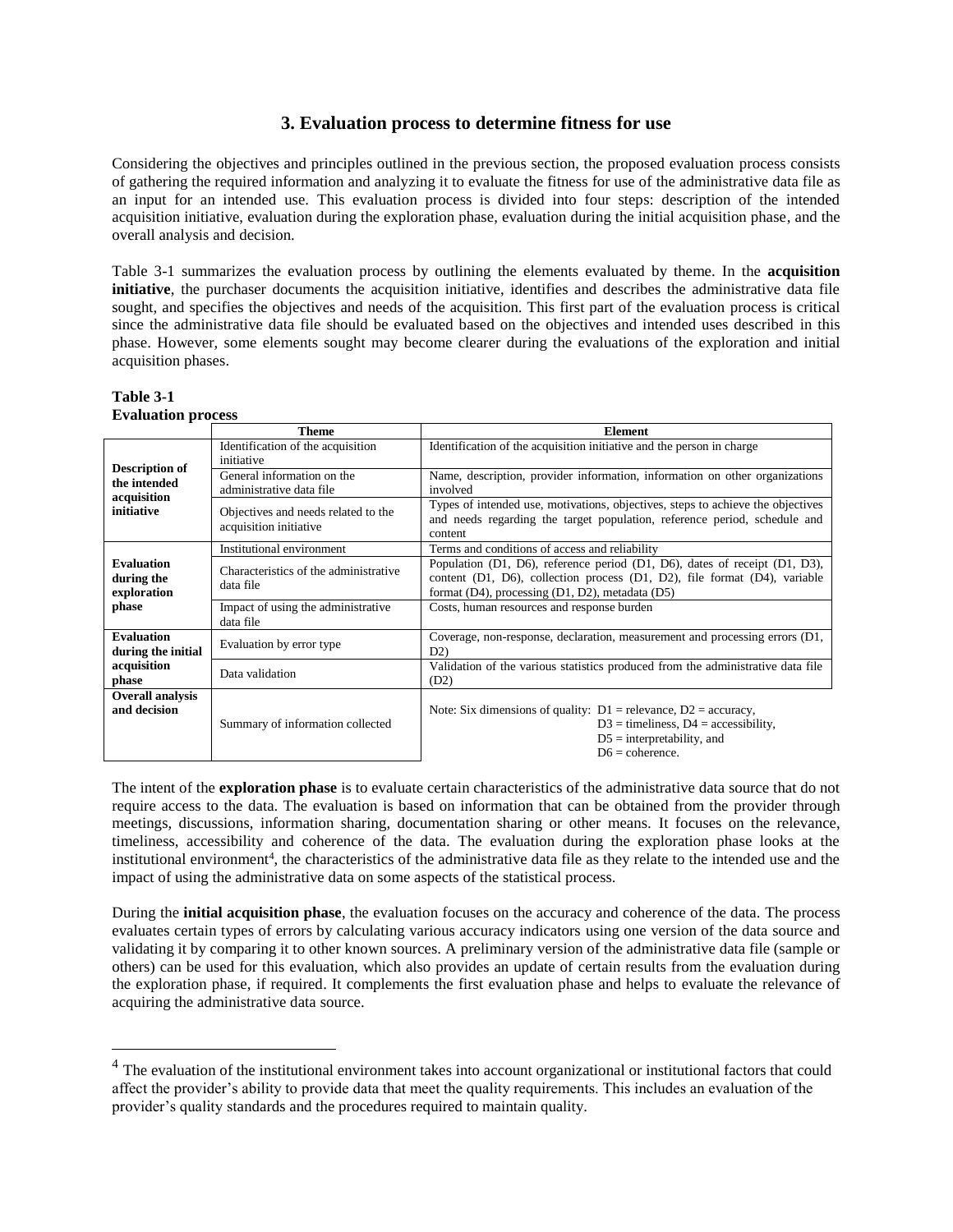For these two phases of the evaluation process, elements are evaluated independently of each other based on the intended use. Thus, it is recommended to evaluate each element of the exploration and initial acquisition phases in four steps. Figure 3-1 shows the four steps of the evaluation process during the exploration and initial acquisition phases.

#### **Figure 3-1**

**Steps of the evaluation for each element based on the intended use during the exploration and initial acquisition phases**



For each phase, the first step is to collect and document the information sought on the element being evaluated. The second step consists of an analysis of the fitness for the intended use of the administrative data file, considering only the information element. This analysis should take into account the information collected during the first step and the description of the acquisition initiative. The third step is to evaluate the level of fitness for use of the administrative data file (high, moderate or low) for this element, which is inferred from the analysis in the second step. Finally, the fourth step is to assign a relative importance (mandatory, important, less important, no importance) to the information element in the context of the intended use. This relative importance will be taken into account during the overall analysis and acquisition decision. However, in some cases, the decision to not enter into an acquisition agreement may be made after the exploration phase, should important shortcomings have been noted.

The overall analysis and acquisition decision are the last parts of the evaluation process. The purpose of the proposed compilation and analysis process is to easily and quickly identify the gist of the data collected and documented through the evaluations during the exploration and initial acquisition phases in order to facilitate a decision. It reflects the administrative data file's suitability for the needs and the importance assigned to each element collected. The intent of this process is more to systematically guide decision-makers through the information collected than to provide absolute decision-making rules.

The evaluation process presented assumes that the administrative data file is not accessible at the beginning of the acquisition process. In this case, the evaluations during the exploration and initial acquisition phases are conducted sequentially. Should the file be accessible at the beginning of the acquisition process, the two phases can be conducted at the same time without any concerns. It is important to note that the evaluation process provides some flexibility with respect to the sequence of evaluation of the elements. This sequence can be based on the importance of the elements evaluated and the level of effort required. We can seek to minimize the effort required to reject sources initially perceived as unsuitable by first evaluating the most important elements requiring the least effort. A complete evaluation may be preferred for sources initially deemed suitable. Some elements may not even be evaluated for some uses.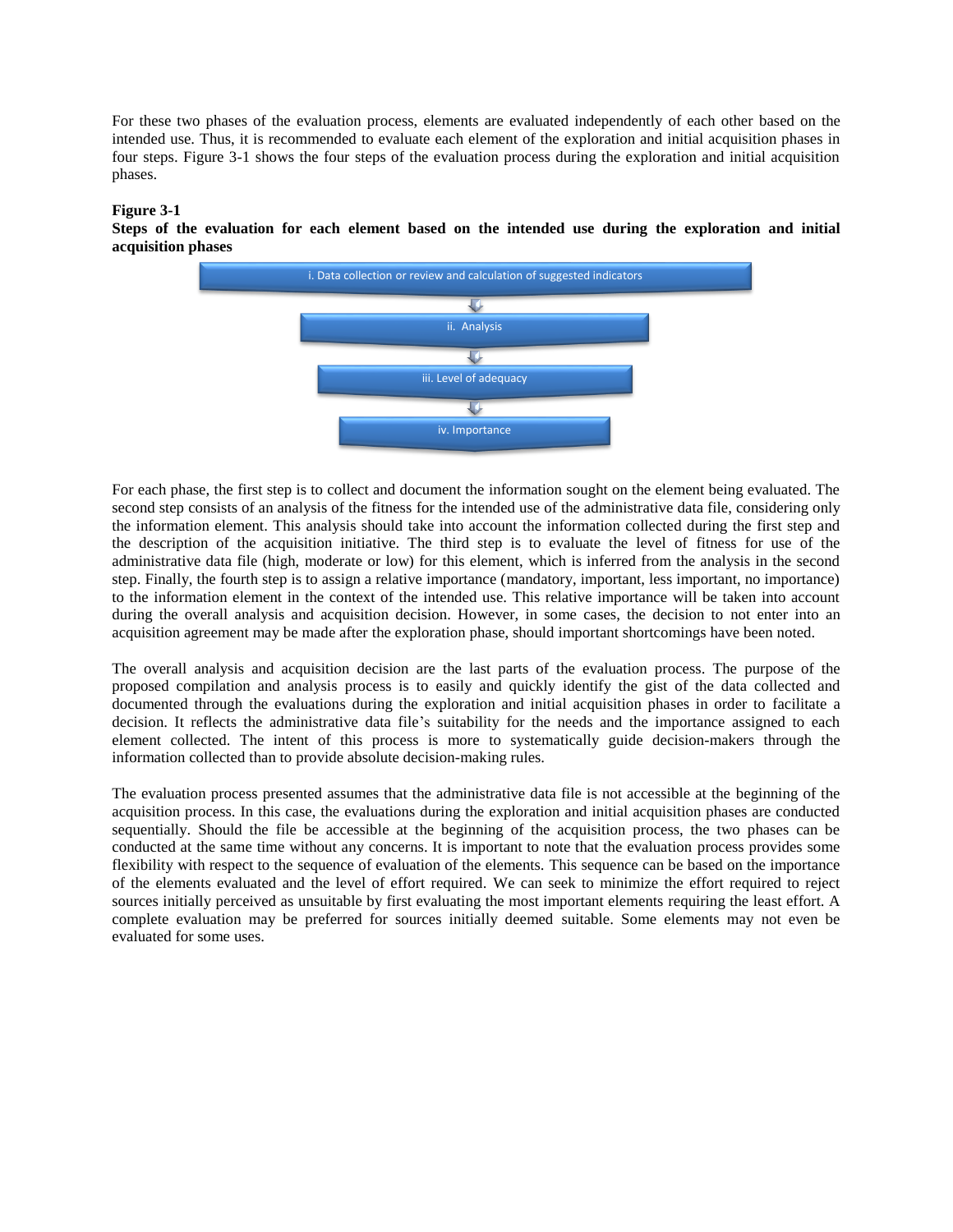### **4. Evaluation tool**

The tool used to implement the evaluation process consists of a guide (Statistics Canada 2015a), a questionnaire (Statistics Canada 2015b), an evaluation grid and a recommendation sheet. The guide describes the evaluation process and provides a definition of the errors, concepts, information sought and the levels of suitability and importance of each element. It also describes certain evaluation methods and indicators to help the purchaser evaluate the administrative data file at the initial acquisition phase. Furthermore, instructions are given for the questionnaire, the evaluation grid and the recommendation sheet.

The questionnaire is the tool of choice to collect and document information on the first three parts of the evaluation of an administrative data file. In addition to fulfilling the primary objective of evaluating the suitability of the administrative data file, it also fulfills the objective of documenting and storing information on the data quality. The questionnaire comprises eight sections. Sections A, B and C collect the information needed for the description of the intended acquisition initiative. Sections D through H serve to evaluate different elements of the exploration and initial acquisition phases and to collect the information elements required to evaluate the fitness for intended use of the administrative data file. The questionnaire follows the same format for each evaluation element in the exploration and initial acquisition phases, i.e., the four steps shown in Figure 3-1 of the previous section. For example, for the "Population" element, the questionnaire would look like the one shown in Figure 4-1.

#### **Figure 4-1 Example from questionnaire**

| Quality dimensions: Relevance and coherence                                                                                                                                                                                                                                                                           |                  |  |                  |                |                |               |  |  |
|-----------------------------------------------------------------------------------------------------------------------------------------------------------------------------------------------------------------------------------------------------------------------------------------------------------------------|------------------|--|------------------|----------------|----------------|---------------|--|--|
| Briefly describe the <b>population</b> of the administrative data file.                                                                                                                                                                                                                                               |                  |  |                  |                |                |               |  |  |
|                                                                                                                                                                                                                                                                                                                       |                  |  |                  |                |                |               |  |  |
| Determine whether the <b>population</b> of the file described in (i) fulfills the needs reported in part C.5. If it does not fulfill them exactly,<br>11.<br>describe the extent of the gaps and their impact on the intended use. Identify any potential means to mitigate this impact or the lack of<br>such means. |                  |  |                  |                |                |               |  |  |
|                                                                                                                                                                                                                                                                                                                       |                  |  |                  |                |                |               |  |  |
| Based on the analysis done in (ii) concerning the <b>population</b> , evaluate the level of fitness for intended use of the administrative data file.<br>111.                                                                                                                                                         |                  |  |                  |                |                |               |  |  |
| Level of fitness for use                                                                                                                                                                                                                                                                                              | High             |  | <b>Moderate</b>  |                | Low            |               |  |  |
|                                                                                                                                                                                                                                                                                                                       | Ω                |  |                  | Ω              | $\overline{O}$ |               |  |  |
| What <b>importance</b> must be given to the " <b>population</b> " element for the intended use?<br>1V.                                                                                                                                                                                                                |                  |  |                  |                |                |               |  |  |
| <i>Importance</i>                                                                                                                                                                                                                                                                                                     | <b>Mandatory</b> |  | <i>Important</i> | Less important |                | No importance |  |  |
|                                                                                                                                                                                                                                                                                                                       |                  |  | 0                |                |                |               |  |  |

The evaluation grid and recommendation sheet use spreadsheets to compile and analyze the information collected during the evaluations in the exploration and initial acquisition phases. If the evaluations are conducted sequentially, this step will be completed twice, once after the exploration phase and again after the initial acquisition phase. However, if both are conducted at the same time, this second step would be completed only once, after filling out the questionnaire. An example of the evaluation grid is shown in Figure 4-2. The content of the evaluation grid can be sorted in increasing order of importance or filtered to clearly show the level of fitness in relation to the needs based on the importance given to the elements. The recommendation sheet is used to document and justify the decision to proceed with the acquisition process based on an analysis of the evaluation grid and the relevant data documented by the evaluations during the exploration and initial acquisition phases of the questionnaire. An example of the recommendation sheet is shown in Figure 4-3.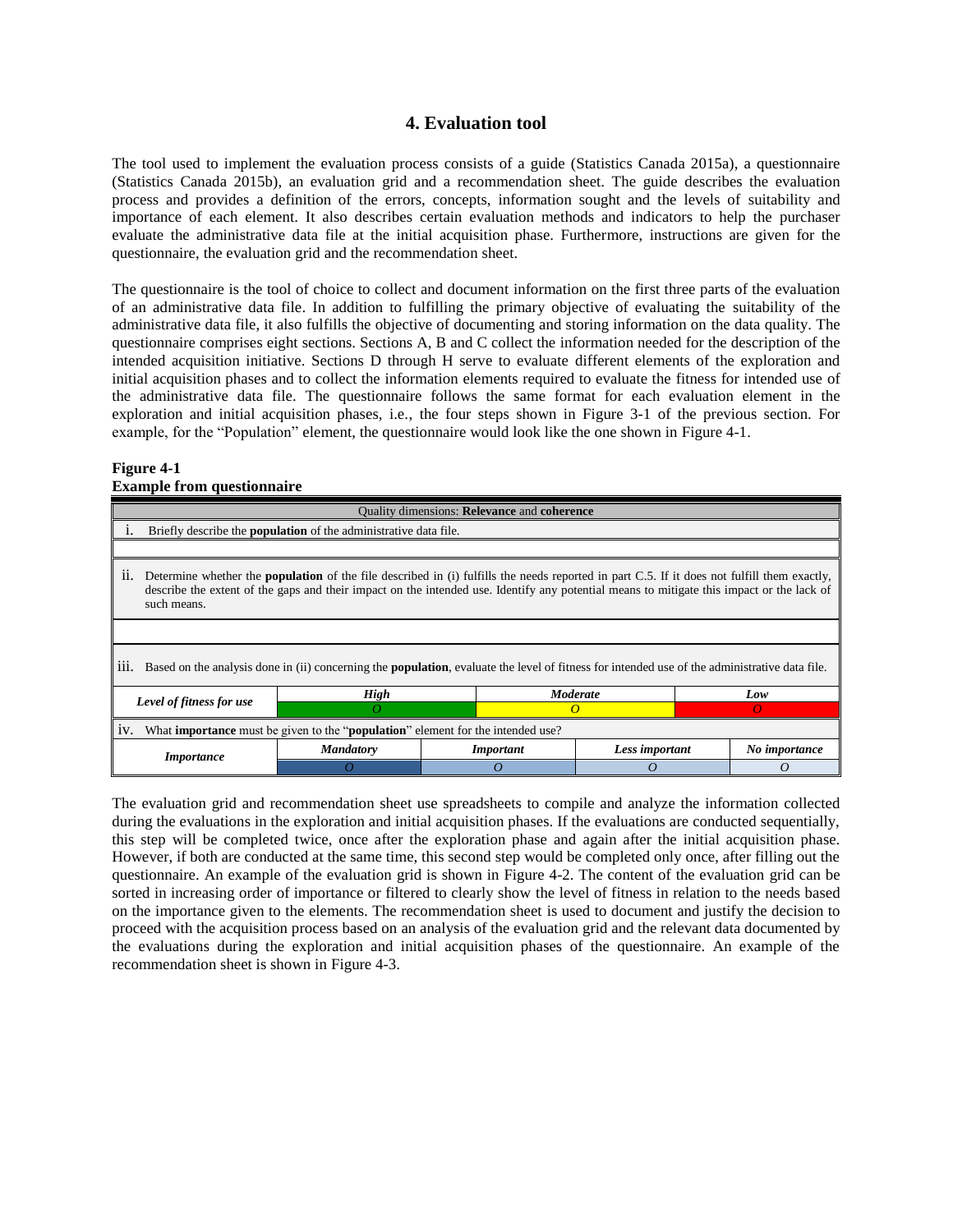**Figure 4-2 Sample evaluation grid**

| <b>Phase</b>       | <b>Element</b>                                         | Importance       | <b>Fitness for use</b> |
|--------------------|--------------------------------------------------------|------------------|------------------------|
|                    | D.1 Terms and conditions of access                     | 1-Mandatory      | 1-High                 |
|                    | D.2 Reliability                                        | 3-Less important | 2-Moderate             |
|                    | E.1 Population                                         | 2-Important      | $3$ -Low               |
| <b>Exploration</b> | E.2 Reference period                                   | 3-Less important | $3$ -Low               |
|                    | E.3 Potential dates of receipt                         | 2-Important      | $1 - High$             |
|                    | E.4 Content                                            | 2-Important      | 2-Moderate             |
|                    | E.5 Collection process                                 | 4-No importance  | Not evaluated          |
|                    | E.6 AD file format                                     | 3-Less important | $3$ -Low               |
|                    | E.7 Variable format                                    | 3-Less important | 2-Moderate             |
|                    | E.8 Processing                                         | 2-Important      | 1-High                 |
|                    | E.9 Metadata                                           | 4-No importance  | 2-Moderate             |
|                    | F.1 Costs                                              | 2-Important      | 3-Negative             |
|                    | F.2 Human resources                                    | 3-Less important | 2-Moderate             |
|                    | F.3 Response burden                                    | 2-Important      | 1-Positive             |
|                    | G.1 Coverage errors                                    | 1-Mandatory      | 1-High                 |
| <b>Initial</b>     | G.2 Non-response errors                                | 2-Important      | 2-Moderate             |
| acquisition        | G.3 Declaration, measurement and processing errors     | 3-Less important | 2-Moderate             |
|                    | H.1 Validation based on comparison of statistical data | 2-Important      | 1-High                 |

## **Figure 4-3**

| <b>Question 1: Recommendation Statement</b>                                                                                                      | Recommendation to pursue acquisition |   |  |
|--------------------------------------------------------------------------------------------------------------------------------------------------|--------------------------------------|---|--|
|                                                                                                                                                  | Yes                                  |   |  |
|                                                                                                                                                  | No                                   | Ω |  |
| Question 2: Justifications based on the analysis of results in the evaluation grid and on information on the mandatory and important<br>elements |                                      |   |  |
|                                                                                                                                                  |                                      |   |  |
|                                                                                                                                                  |                                      |   |  |

## **5. Conclusion**

Various methods are used to assess the quality of administrative data. However, it is now relevant to develop an evaluation framework specifically for administrative data to support the acquisition efforts of all the statistical programs. The main purpose of the administrative data evaluation framework being developed at Statistics Canada is to evaluate the suitability of administrative data files as inputs to previously identified statistical processes.

A sequential evaluation process and an evaluation tool are proposed to assess the potential fitness for use of an administrative data file. The proposed approach fosters using dedicated analytical resources wisely by identifying the key elements to evaluate. The proposed evaluations are first completed using metadata during the exploration of a new administrative data file, before even gaining access to the file, and then during the acquisition of a version of the data that can be evaluated more in depth. Several elements are evaluated to determine the fitness for intended use of the file. The procedure for each element involves a number of steps—information collection, analysis, and evaluation of the level of fitness and the importance of each element—and is accomplished through a questionnaire and a supporting guide. The process then guides the purchaser through a simple analysis using various dimensions and highlighting the most important characteristics involved in the acquisition decision. While the evaluation elements are listed sequentially in the questionnaire, they may be used in any order, thereby giving the tool a high degree of flexibility to fulfill the requirements of various data acquisition contexts.